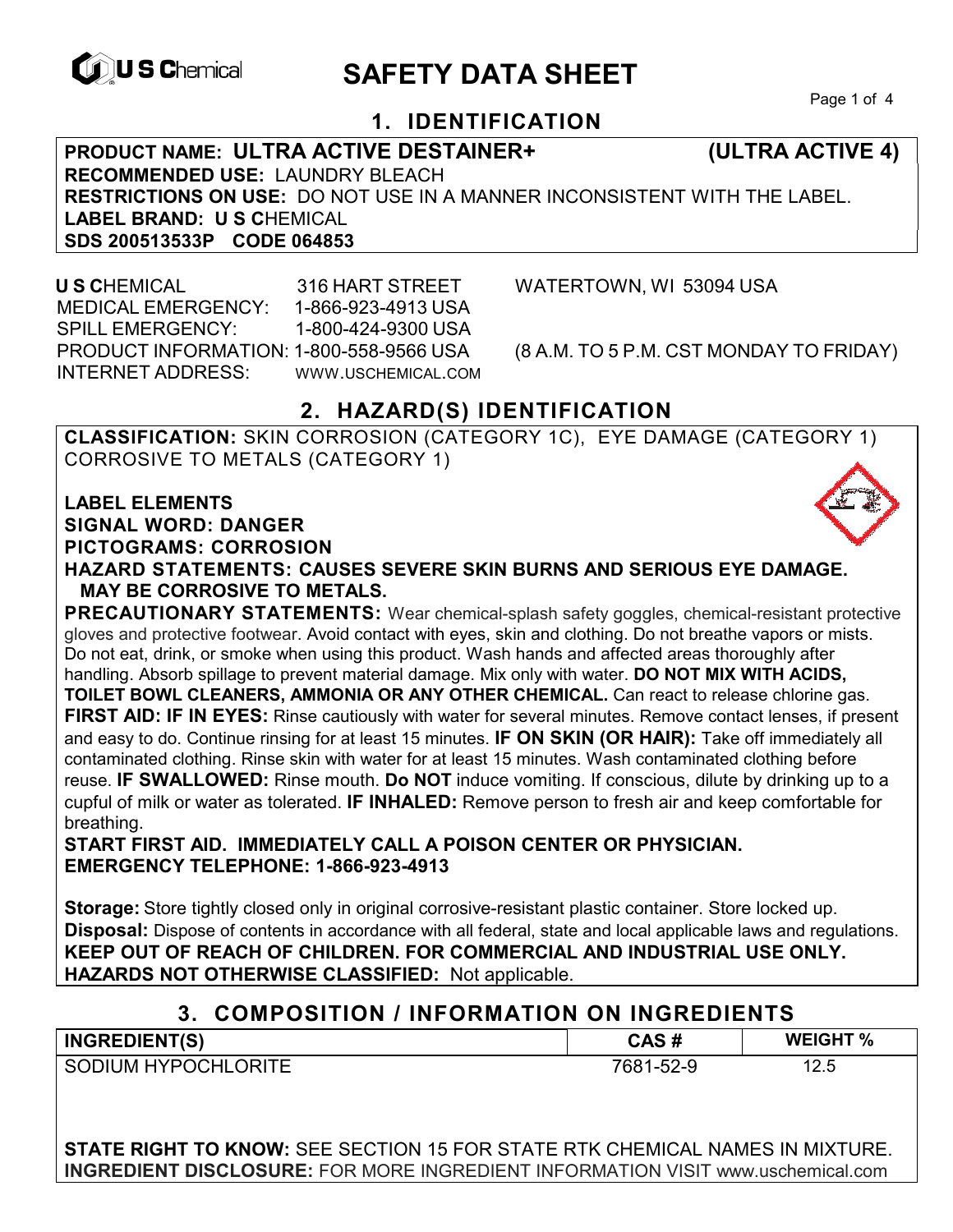# **4. FIRST-AID MEASURES** Page 2 of 4

**IF IN EYES:** RINSE CAUTIOUSLY WITH WATER FOR SEVERAL MINUTES. REMOVE CONTACT LENSES, IF PRESENT AND EASY TO DO. CONTINUE RINSING FOR AT LEAST 15 MINUTES. **IF ON SKIN (OR HAIR):** TAKE OFF IMMEDIATELY ALL CONTAMINATED CLOTHING. RINSE SKIN WITH WATER FOR AT LEAST 15 MINUTES. WASH CONTAMINATED CLOTHING BEFORE REUSE. **IF SWALLOWED:** RINSE MOUTH. **Do NOT** INDUCE VOMITING. IF CONSCIOUS, DILUTE BY DRINKING UP TO A CUPFUL OF MILK OR WATER AS TOLERATED. **IF INHALED:** REMOVE PERSON TO FRESH AIR AND KEEP COMFORTABLE FOR BREATHING. **START FIRST AID. IMMEDIATELY CALL A POISON CENTER OR PHYSICIAN. EMERGENCY TELEPHONE: 1-866-923-4913**

**MOST IMPORTANT SYMPTOMS / EFFECTS:** CAUSES SEVERE SKIN BURNS AND SERIOUS EYE DAMAGE. MAY CAUSE BLINDNESS WITHOUT IMMEDIATE FIRST AID. HARMFUL IF SWALLOWED. CAUSES BURNS AND SERIOUS DAMAGE TO MOUTH, THROAT AND STOMACH. CORROSIVE TO ALL BODY TISSUES.

**MEDICAL CONDITIONS AGGRAVATED:** NONE KNOWN.

**NOTE TO PHYSICIAN:** CALL 1-866-923-4913 FOR EXPOSURE MANAGEMENT ASSISTANCE.

# **5. FIRE-FIGHTING MEASURES**

**CHEMICAL HAZARDS:** CORROSIVE. OXIDIZER. NON-FLAMMABLE. **COMBUSTION PRODUCT HAZARDS:** CHLORINE GAS AND OTHER FUMES. **METHODS:** SELECT EXTINGUISHER AND METHODS BASED ON FIRE SIZE AND TYPE. **EQUIPMENT:** WEAR SCBA AND FULL PROTECTIVE GEAR AS CONDITIONS WARRANT. **NFPA RATING:** HEALTH-3/FLAMMABILITY-0/ INSTABILITY-1/SPECIAL HAZARD-N.AP. **SUITABLE EXTINGUISHERS:** WATER, DRY CHEMICAL, CO2 OR FOAM SUITABLE FOR FIRE. **UNSUITABLE EXTINGUISHERS:** NO RESTRICTIONS BASED ON CHEMICAL HAZARDS.

# **6. ACCIDENTAL RELEASE MEASURES**

**PERSONAL PRECAUTIONS:** EVACUATE UNPROTECTED PERSONNEL FROM AREA. WEAR PERSONAL PROTECTION INCLUDING RUBBER BOOTS. SEE SECTION 8. VENTILATE AREA IF NEEDED. BE CAREFUL NOT TO SLIP. WASH THOROUGHLY AFTER CLEAN-UP. **ENVIRONMENTAL PRECAUTIONS:** PREVENT SPILL FROM ENTERING DRAIN, STORM SEWER OR SURFACE WATERWAY. PREVENT WATER AND SOIL CONTAMINATION. **CLEAN-UP METHODS:** SMALL SPILLS MAY BE WIPED UP AND RINSED WITH WATER. FOR LARGER SPILLS, DIKE TO CONTAIN. PUMP TO LABELED CONTAINER OR ABSORB SPILLAGE AND SCOOP UP WITH INERT ABSORBENT MATERIAL. AFTER SPILL COLLECTION, RINSE AREA WITH WATER AND FOLLOW WITH NORMAL CLEAN-UP PROCEDURES.

# **7. HANDLING AND STORAGE**

**HANDLING:** FOLLOW ALL LABEL DIRECTIONS. INSTRUCT PERSONNEL ABOUT PROPER USE, HAZARDS, PRECAUTIONS, AND FIRST AID MEASURES. AVOID INHALATION, INGESTION, AND CONTACT WITH SKIN, EYES AND CLOTHING. DO NOT TASTE OR SWALLOW. REMOVE AND WASH CONTAMINATED CLOTHING AND FOOTWEAR BEFORE REUSE. PRODUCT RESIDUE MAY REMAIN IN EMPTY CONTAINERS. HANDLE CAREFULLY TO AVOID DAMAGING CONTAINER.

**STORAGE:** STORE TIGHTLY CLOSED ONLY IN ORIGINAL CORROSIVE-RESISTANT PLASTIC CONTAINER. STORE LOCKED UP. STORE AT AMBIENT TEMPERATURES IN A DRY AREA OUT OF DIRECT SUNLIGHT. PROTECT FROM FREEZING. ROTATE STOCK REGULARLY. KEEP AWAY FROM FOOD AND DRINK. KEEP OUT OF REACH OF CHILDREN.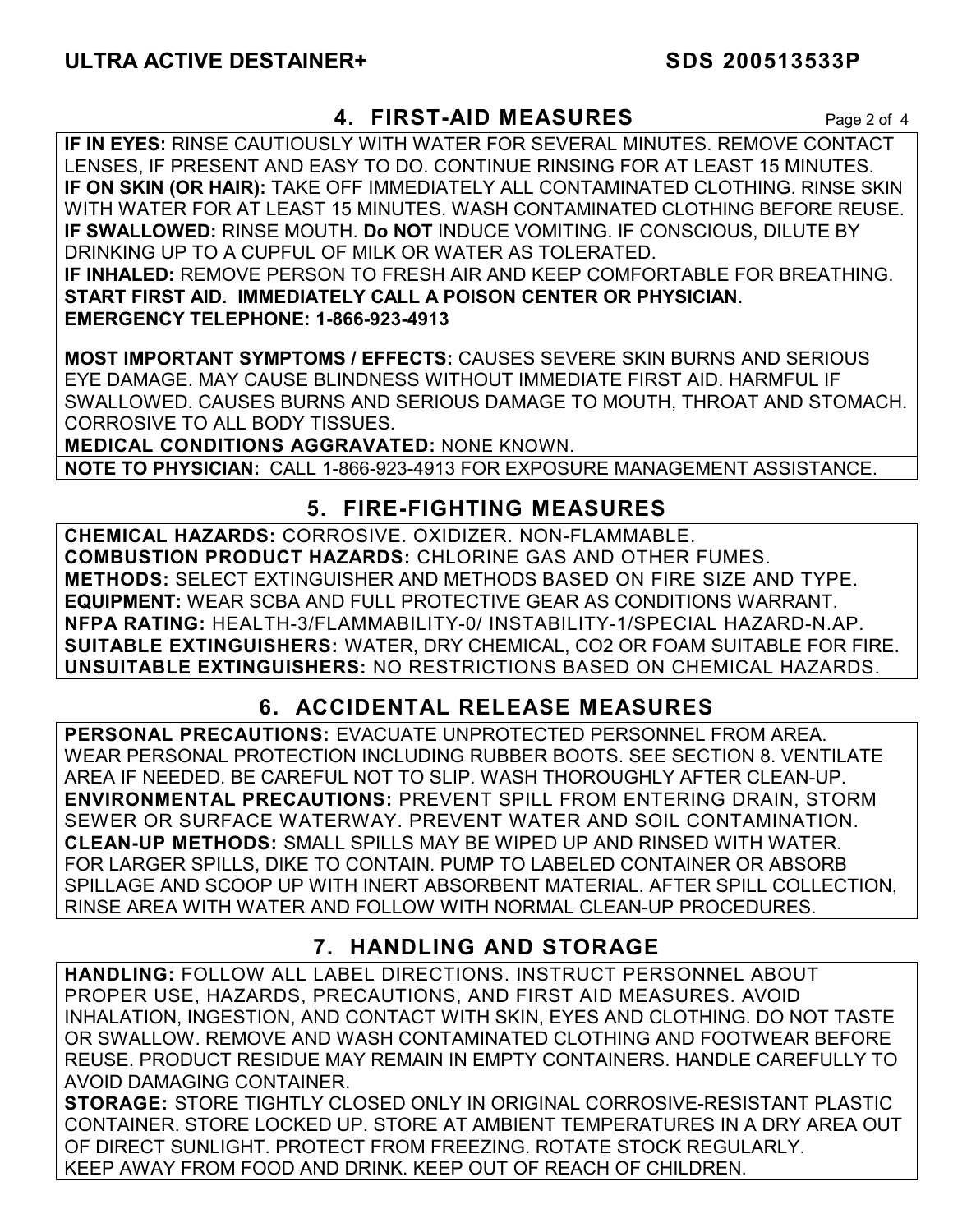### **ULTRA ACTIVE DESTAINER+ SDS 200513533P 8. EXPOSURE CONTROLS / PERSONAL PROTECTION** Page 3 of 4

**EXPOSURE LIMITS:** SODIUM HYPOCHLORITE = 0.5 PPM TWA AS CHLORINE, 1 PPM STEL AS CHLORINE (ACGIH), 1 PPM CEILING LIMIT AS CHLORINE (OSHA) **ENGINEERING CONTROLS:** GENERAL ROOM VENTILATION IS TYPICALLY ADEQUATE.

#### **PERSONAL PROTECTION**

**EYES:** CHEMICAL-SPLASH SAFETY GOGGLES.

**HANDS:** CHEMICAL-RESISTANT PROTECTIVE GLOVES (NITRILE, NEOPRENE OR RUBBER). **RESPIRATORY:** NIOSH/MSHA CERTIFIED RESPIRATOR IF EXPOSURE LIMITS ARE EXCEEDED. **FEET:** PROTECTIVE FOOTWEAR.

**BODY:** SUITABLE PROTECTIVE CLOTHING.

**HYGIENE MEASURES:** HANDLE IN ACCORDANCE WITH GOOD INDUSTRIAL HYGIENE AND SAFETY PRACTICE. TAKE OFF IMMEDIATELY ALL CONTAMINATED CLOTHING AND WASH IT BEFORE REUSE. WASH HANDS AND AFFECTED AREAS THOROUGHLY AFTER HANDLING. PROVIDE SUITABLE FACILITIES FOR QUICK DRENCHING OR FLUSHING OF THE EYES AND BODY IN CASE OF CONTACT OR SPLASH HAZARD.

# **9. PHYSICAL AND CHEMICAL PROPERTIES**

| <b>APPEARANCE: YELLOW LIQUID</b>       | <b>AUTO-IGNITION TEMPERATURE: N.AV.</b>    |
|----------------------------------------|--------------------------------------------|
| <b>ODOR: CHLORINE</b>                  | DECOMPOSITION TEMPERATURE: N.AV.           |
| pH CONCENTRATE: ABOVE 12.0 (BASIC)     | <b>EXPLOSIVE LIMITS (LEL/UEL): NONE</b>    |
| pH READY-TO-USE: N.AP.                 | <b>EVAPORATION RATE: N.AV.</b>             |
| pH @ USE DILUTION: N.AV.               | FLAMMABILITY (SOLID, GAS): N.AP.           |
| <b>PHYSICAL STATE: LIQUID</b>          | <b>FLASH POINT: NONE</b>                   |
| <b>RELATIVE DENSITY (WATER): 1.210</b> | <b>INITIAL BOILING POINT/RANGE: N.AV.</b>  |
| <b>SOLUBILITY (WATER): COMPLETE</b>    | <b>MELTING POINT/FREEZING POINT: N.AV.</b> |
| VAPOR PRESSURE: N.AV.                  | <b>ODOR THRESHOLD: N.AV.</b>               |
| VAPOR DENSITY: N. AV.                  | PARTITION COEFF. (N-OCTANOL/WATER): N.AV.  |
| <b>VISCOSITY: NON-VISCOUS</b>          | <b>OTHER: N.AV.</b>                        |

**10. STABILITY AND REACTIVITY** 

**REACTIVITY:** MIXING WITH INCOMPATIBLES CAN RELEASE HEAT + HAZARDOUS GASES. **CHEMICAL STABILITY:** STABLE.

**POSSIBILITY OF HAZARDOUS REACTIONS:** SEE REACTIVITY. WILL NOT POLYMERIZE. **CONDITIONS TO AVOID:** TEMPERATURES BELOW 35°F (1.6°C) OR ABOVE 120°F (49°C). **MATERIALS TO AVOID:** ACIDS, AMMONIA, METALS AND OTHER CHEMICALS. MIX ONLY WITH WATER.

**HAZARDOUS DECOMPOSITION PRODUCTS:** NONE UNDER NORMAL CONDITIONS. **11. TOXICOLOGICAL INFORMATION** 

**ROUTES OF EXPOSURE:** EYES, SKIN, INGESTION, INHALATION. **INFORMATION ON ROUTES OF EXPOSURE:** NO LC50/LD50 TEST DATA ON MIXTURE. **ACUTE EFFECTS /SYMPTOMS**: CORROSIVE TO ALL BODY TISSUES.  **EYES:** CAUSES SERIOUS EYE DAMAGE. MAY CAUSE PAIN, REDNESS AND WATERING. **SKIN: CAUSES SEVERE SKIN BURNS. MAY CAUSE DELAYED PAIN, REDNESS AND BLISTERING. INGESTION:** CAUSES BURNS AND SERIOUS DAMAGE TO MOUTH, THROAT AND STOMACH. **INHALATION:** MAY CAUSE CORROSIVE EFFECTS TO NOSE, THROAT, AND RESPIRATORY SYSTEM. **CHRONIC / OTHER EFFECTS:** NO REPORTABLE GERM CELL MUTAGENS, SKIN SENSITIZERS, RESPIRATORY SENSITIZERS, REPRODUCTIVE TOXINS OR ASPIRATION HAZARDS. **SPECIFIC TARGET ORGANS (SINGLE/REPEATED):** NONE KNOWN. **NUMERICAL MEASURES OF TOXICITY:** ATEmix (ORAL-RAT) = ABOVE 2000 MG / KG **CARCINOGENS:** NO REPORTABLE ACGIH, IARC, NTP, OR OSHA CARCINOGENS.